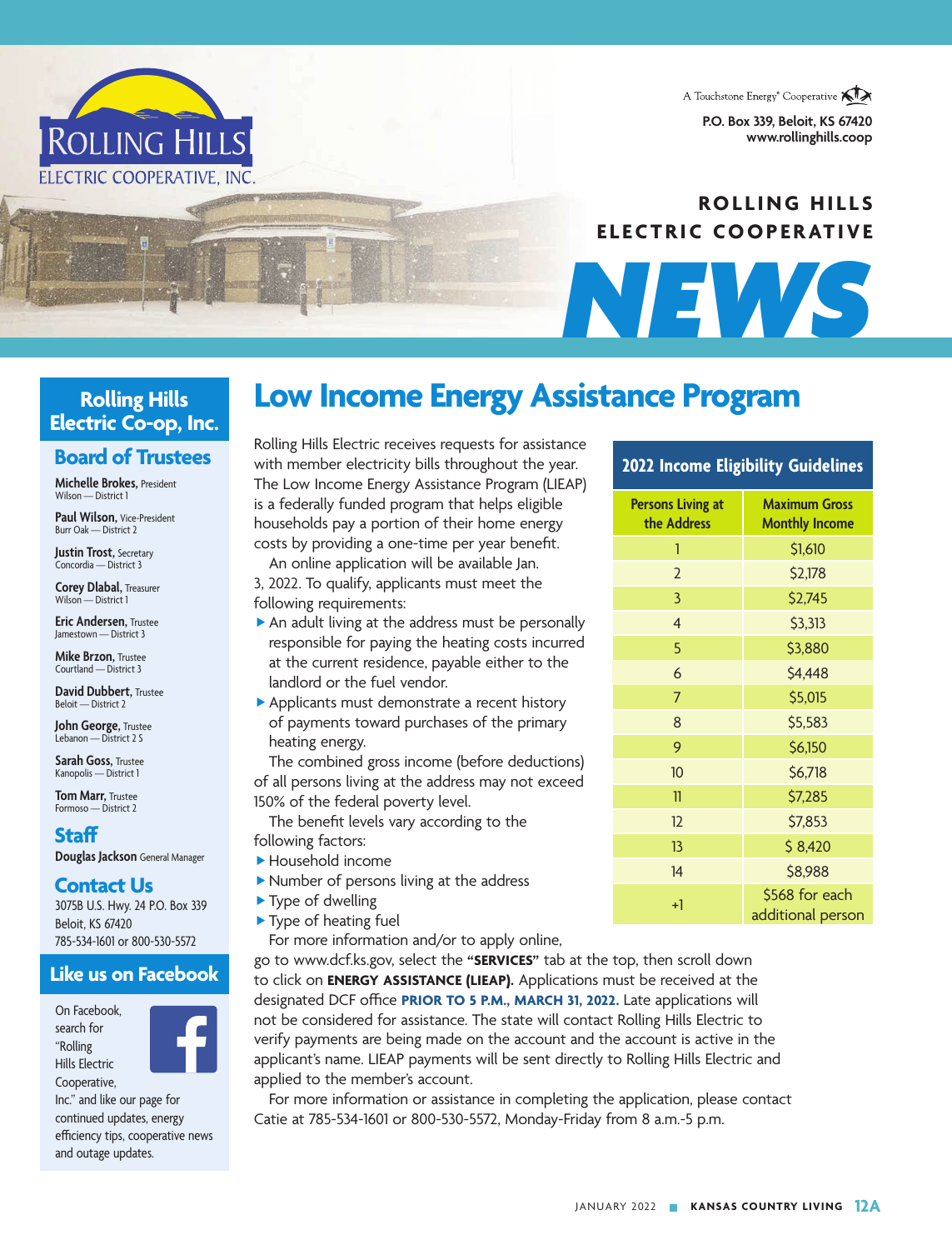

### **Honoring Our Veterans at Community Parades**



**Left: Journeyman Linemen Jerry Roesti and Tyler Bailey, and Tyler's children Isabell, Cooper and Kaiden. Top right: Rolling Hills' Belleville**  parade float. Middle: Rolling Hills' bucket truck in the Beloit parade. Lower right: A Rolling Hills truck flies the flag.

Rolling Hills Electric crew members and family participated in the Belleville and Beloit Veterans Day community parades back in November to honor our local veterans. From all of us at Rolling Hills Electric, thank you to all who have served or are currently serving in our nation's military. We honor and remember those who paid the ultimate sacrifice for our freedoms.

Thank you to our Belleville parade crew **SCOTT SPLICHAL** and **TODD EITZMANN**; and our Beloit parade crew **JERRY ROESTI**, **CLAY PICKEL**, **TYLER BAILEY** and his wife, Keegan, and kids Isabell, Cooper and Kaiden.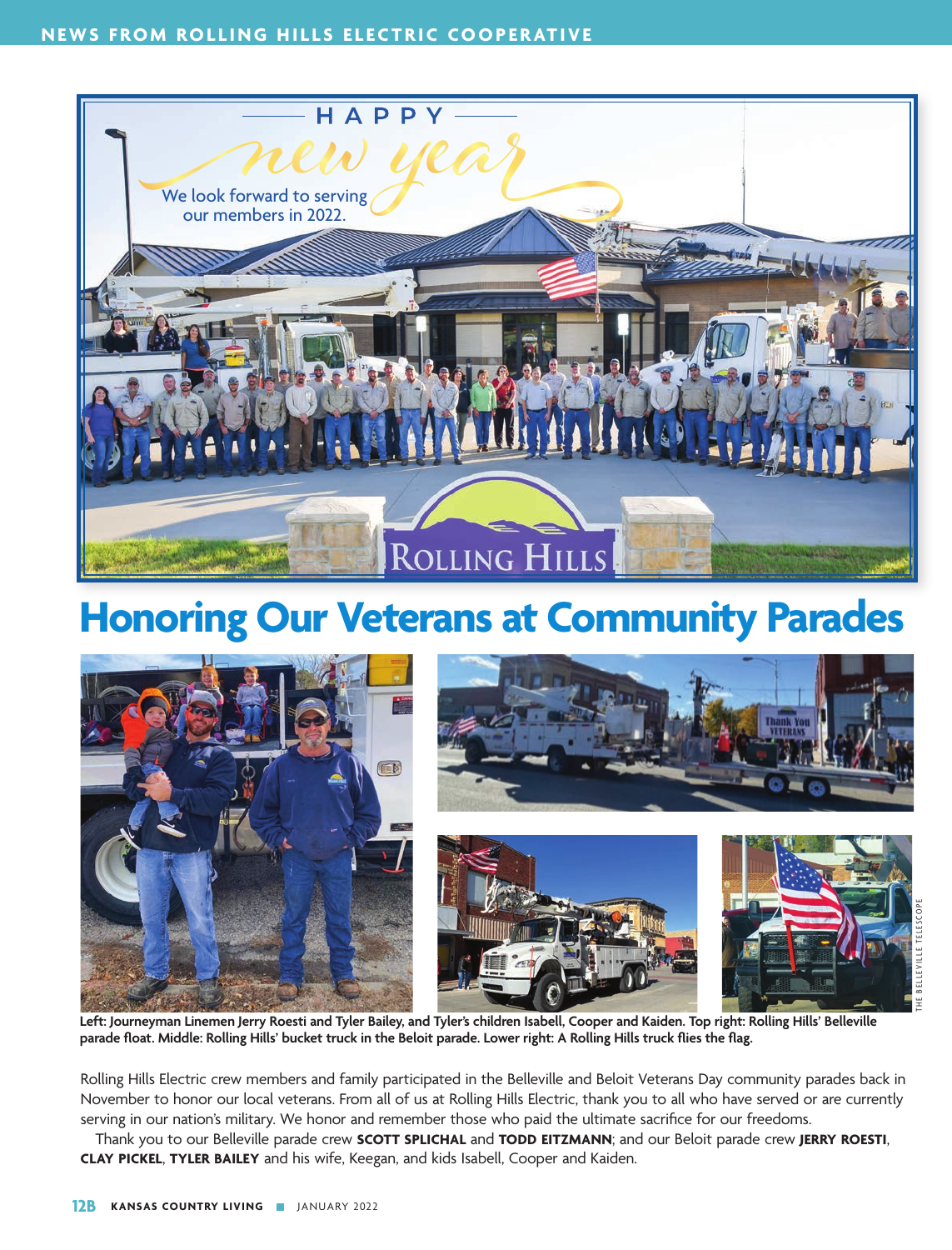# **Rolling Hills Employees Recognized**

Rolling Hills Electric hosted its annual Christmas luncheon following the November board meeting, bringing all employees and board members together for a great feast and fellowship. This event is held ahead of the Christmas bustle to work around everyone's busy holiday schedules. Following the lunch, Manager Doug Jackson introduced employees by district to the board members in attendance. Jackson then recognized employees **ADRION REED** and **ADAM BADGER**  with a certificate of appreciation for their 10-year anniversaries with Rolling Hills. Jackson thanked all Rolling Hills employees for their dedication to the cooperative and the members they serve.







**Top left: Board members and employees enjoyed a catered meal and fellowship. Lower left: Employees and board members in line for some delicious grub! Top right: Adrion Reed, executive services manager, accepting her 10-year appreciation award. Lower right: Adam Badger, journeyman lineman, accepting his 10-year appreciation award.**

### **Jackson Speaks at Beloit Rotary Club**

Rolling Hills general manager Doug Jackson was invited to speak to the Beloit Rotary group in November. Jackson gave the group a brief history overview of the Rural Electrification Act and how Rolling Hills Electric was formed. He also discussed electric vehicles, renewable energy sources and the polar vortex everyone experienced in February 2021 and the effect the storm had on utility companies.



**Doug Jackson speaks to Rotary group about the co-op and the current electric industry.**

## **SCAM ALERT**

We have received reports recently of an automated phone call targeting Rolling Hills Electric members. The call recording threatens the member that their power will be disconnected and gives the option to press a number to make a payment during the recording. These scammers can even make our office phone number falsely appear on your caller ID!

If you receive a call appearing and/or claiming to be from Rolling Hills Electric making payment demands or threatening to disconnect your power, hang up and call us directly at 785-534-1601.

**PLEASE NOTE:** Our office **DOES**  send out recorded courtesy phone calls letting members know if their bill is late and that they need to pay as soon as possible or to call our office to make a payment arrangement.

## **Thank You for Your Patience!**

We would like to thank our members on the Kanopolis substation for their patience and understanding with the recent intermittent outages while necessary upgrades are made!

### **ENERGY EFFICIENCY Tip of the Month**

Maximize your heating system's performance by inspecting, cleaning or replacing air filters once a month or as needed to reduce energy costs and prevent potential damage to your system. Make sure radiators, baseboard heaters and warm-air registers aren't blocked so air can flow freely. **SOURCE:** DEPARTMENT OF ENERGY